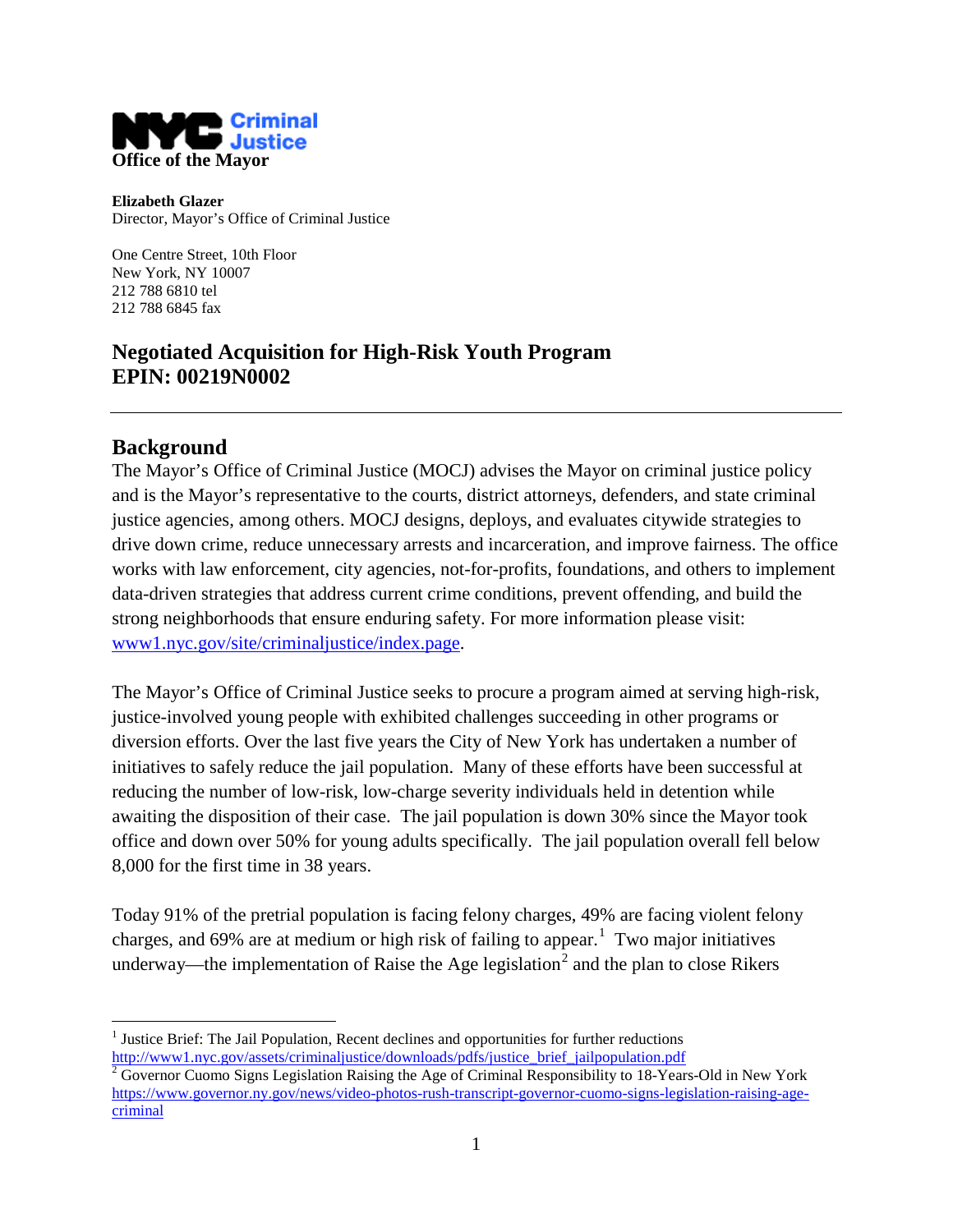Island<sup>[3](#page-0-2)</sup>—depend on a continued reduction in the jail population without compromise to public safety. Research shows that some of these detained individuals can safely be supervised in the community with the appropriate programming.<sup>[4](#page-1-0)</sup> The City has a vested interest in strategies that target these people, including a subset of youth who historically have lacked alternatives to detention or incarceration due to the nature of their charges or frequency of system involvement.

# **Program Objectives**

MOCJ seeks to procure a vendor who could design and implement a program that would be specifically tailored to high-risk justice involved youth who are often difficult to divert, enroll, and/or retain in other programs. The objective of the program is to provide support for these youth in an effort to reduce future criminal activity and incarceration. In order to do this, the program would work to build a strong relationship with youth through persistent and intensive outreach, and will connect them with opportunities and resources that would develop their education and employment skills.

MOCJ has determined that to best address the needs of high-risk youth with the goal of keeping them out of the criminal justice system, the *proposers must meet, and must describe in their proposal narrative how they would meet, the three criteria presented below* in order to effectively deploy the model that would best divert high-risk youth out of detention, promote sustained community tenure without subsequent criminal justice system involvement and, consequently, continue the decline of the City's jail population:

A. **Focus on the highest risk individuals with justice involvement.** An identified priority is filling a gap for youth who could 1) potentially be remanded due to a violation of probation or failing another Alternative to Detention/Incarceration/Placement (ATD/ATI/ATP) program; or, 2) be at high risk of committing a crime or facing detention according to local law enforcement or probation/parole. The ideal vendor will be propose a model open to all youth with a *history of court involvement and other riskfactors that would typically make them ineligible for other programs* (such as charge type, disengagement in school or employment, risk assessment scores, etc.). MOCJ is especially interested in a program to be designed and developed by a proposer with demonstrated experience successfully serving youth who face violent felony charges or who are at high risk of committing another crime.

<sup>&</sup>lt;sup>3</sup> Press Release on Roadmap to Close Rikers

[http://www1.nyc.gov/office-of-the-mayor/news/427-17/mayor-de-blasio-smaller-safer-fairer--roadmap-closing](http://www1.nyc.gov/office-of-the-mayor/news/427-17/mayor-de-blasio-smaller-safer-fairer--roadmap-closing-rikers-island-)[rikers-island-](http://www1.nyc.gov/office-of-the-mayor/news/427-17/mayor-de-blasio-smaller-safer-fairer--roadmap-closing-rikers-island-)<br><sup>4</sup> Roca FY 2017 High Risk Young Men Performance Benchmarks and Outcomes Report

<span id="page-1-0"></span><https://rocainc.org/wp-content/uploads/2016/09/FY17-Young-Mens-Outcomes-Report.pdf>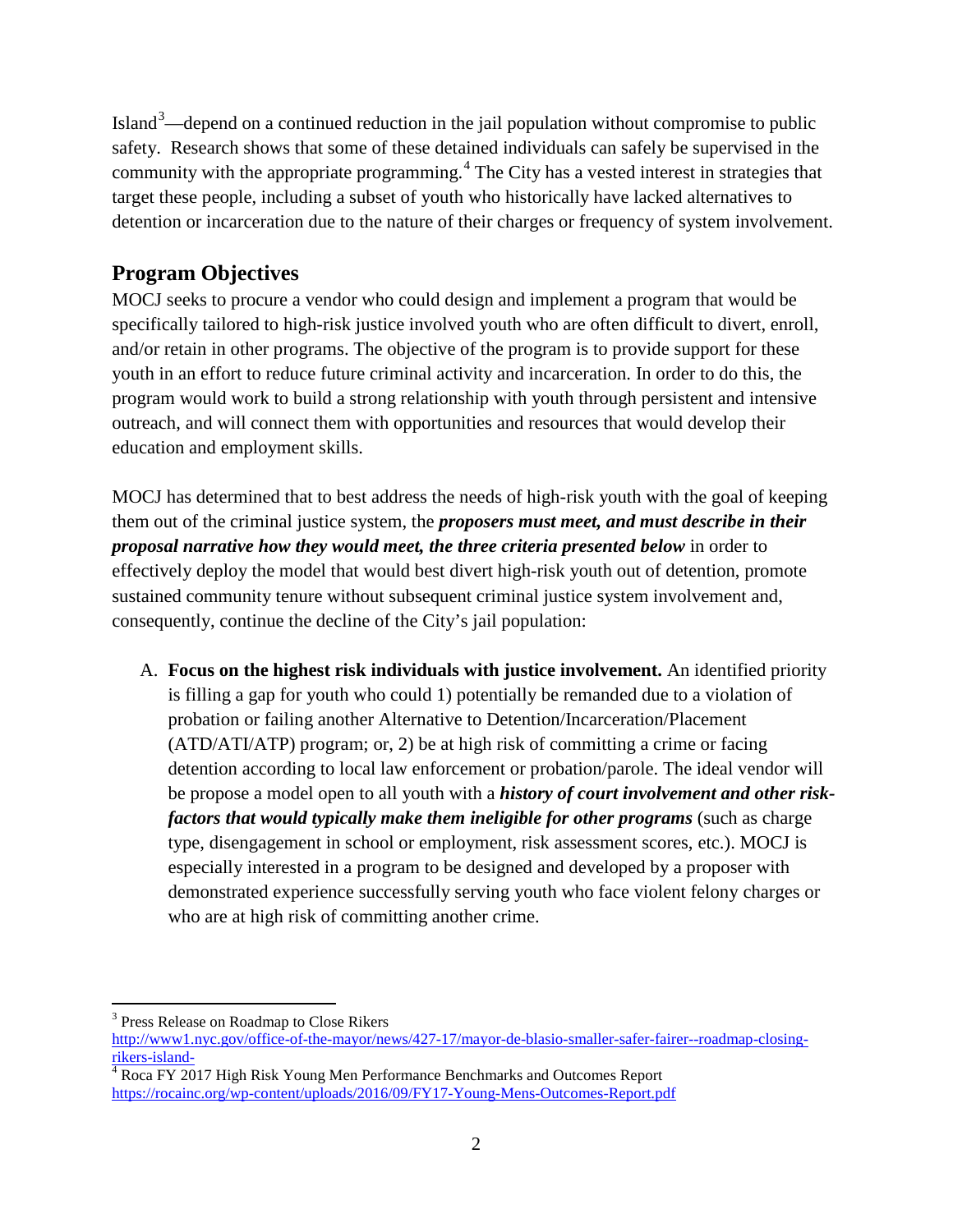- B. **Deploy a model that considers program failure.** Most of the young people in this targeted population will have had prior experience with programs or interventions including prior detention and delinquency placement, and typically struggled to succeed in these settings. To best serve the highest-need youth, the ideal program must operate under realistic expectations without compromising the integrity of the model. A one-sizefits-all approach will not work, and *the success of this program will be contingent on its ability to meet each young person where they are — whether it is through persistent and extraordinary efforts to begin engagement or by allowing flexibility to address the initial challenges that have undercut prior attempts at programmatic intervention and engagement (such as disinterest, low attendance, and re-arrest).* In addition to the programming itself, the model that would best serve youth with a prior pattern of program failure will need to demonstrate its success in continuously reengaging participants no matter how many times the participant engagement abates. Once a young person is involved in this program, a network of staff dedicated to outreach will track down the young person if s/he fails to appear to classes, work or other scheduled commitment.
- C. **Provide a level of training that will foster success outside of the justice system.** Offering life skills, education, and employment training is essential for any program looking to support the needs of youth who so frequently lack substantial access to resources. Building on this, the highest-risk youth are often the most needs-intensive, and a program designed to serve this population must be positioned to address the expanse of participant needs as these emerge and evolve. Consequently, *the appropriate program will work with youth over the course of multiple years*, reflecting the individual-level needs of each participant through the provision of continuing educational, employment, and other supports needed to ensure their demonstrated ability to succeed outside of the program structure. This selected proposer must show its capacity to go beyond simply equipping participants with a skillset, as well as command of the competencies required to support participants over a multi-year span so as to ensure they are ready to put their knowledge into practice.
- D. **Program Goals**. Through sustained engagement and relationship-building with staff, participants would receive employment programming that would allow them to learn job skills and practice work-readiness norms. As to be incorporated into the proposed model and embedded in all aspects of its operation, the program must provide participants with space to "fail" and, subsequently, to provide concrete opportunities for participants to change their behavior and achieve work-readiness. After completing this remediation phase, the program would refer and link participants to jobs, with the goal of supporting them to retain long-term employment and other supports required to prevent incarceration.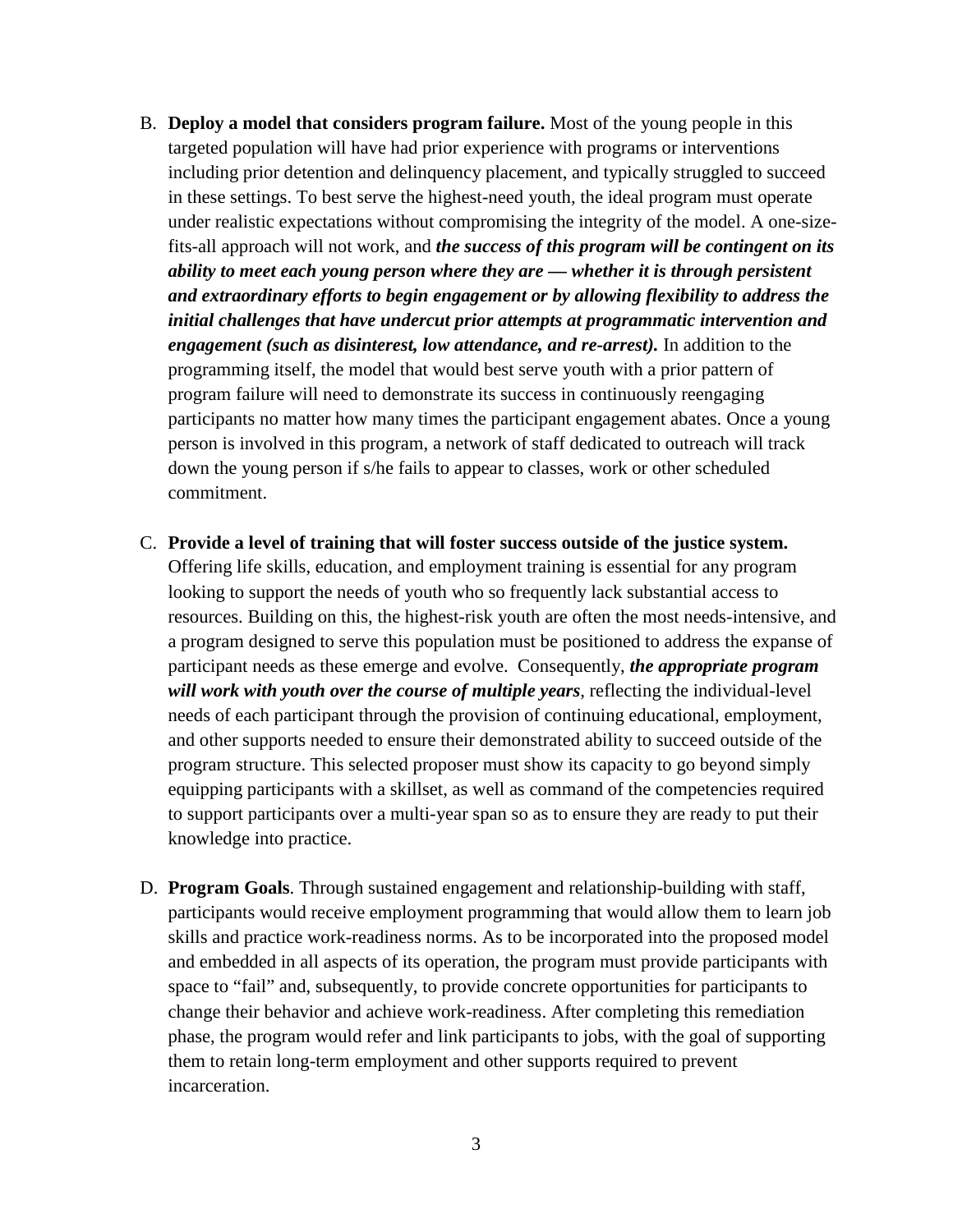MOCJ seeks a program model that would serve individuals for an extended period of time. This would likely be about  $3 - 4$  years for each youth. At full operation, MOCJ anticipates an annual program budget of \$3.8 million. MOCJ expects that the awarded program would serve 200-300 youth over the anticipated three-year term of program operations; however, respondents will be permitted to suggest other reasonable rates of engagement and to provide justification based on its experience and/or proposed program model.

### **Expression of Interest Requirements (Proposal Narrative)**

Interested applicants must submit a narrative proposal not to exceed ten (10) pages (singlespaced) as well as a budget proposal (which is not to be included in the ten-page proposal narrative ten-10) pages limit) that address the following questions/elements:

The proposed program should serve youth 16 to 24 years of age, with a primary focus on those between ages 16 to 18, that is comprised of the following foundational elements:

- 1. Incessant engagement This program will be specifically designed to serve young people who historically have disengaged from programs and who either have court involvement or are at risk of court involvement. Once a youth is identified as appropriate, the proposed program would conduct outreach that goes to whatever extent required to engage the participant in their services. A successful proposer should discuss at length in its proposal narrative the way that the program would seek out the participant in an intensive and, if needed, persistent way rather than relying on the participant to take the necessary steps to participate independently.
- 2. Core Curriculum The proposer should describe how the program model including curriculum would incorporate education, life skills, and employment components. MOCJ anticipates that the program will provide an expansive array of coordinated mental health, education, and skill-building opportunities that transcends the siloed or sequential rather than concurrent approach more commonly associated with traditional service models. Moreover, MOCJ is seeking a program that provides opportunities for group employment by which young people are paid for their work, held accountable by their peers, learn the skills and norms of work environments, and acquire critical life skills and experience. If this component currently does not exist as part of the proposer's organizational and service infrastructure, applicants should describe how they can and will incorporate this group employment component into its proposed program model, describe its features and operation, and indicate the anticipated number of youth to be hired, the number of work hours to be performed and for what duration, through this resource. Applicants may propose subcontracting out the employment component of its program or establishing a referral/linkage system to existing organizations that provide such services, such as SYEP.
- 3. Embedding capacity to effectively address and remediate program failure Proposers should describe here how their model is flexible enough to continue working with young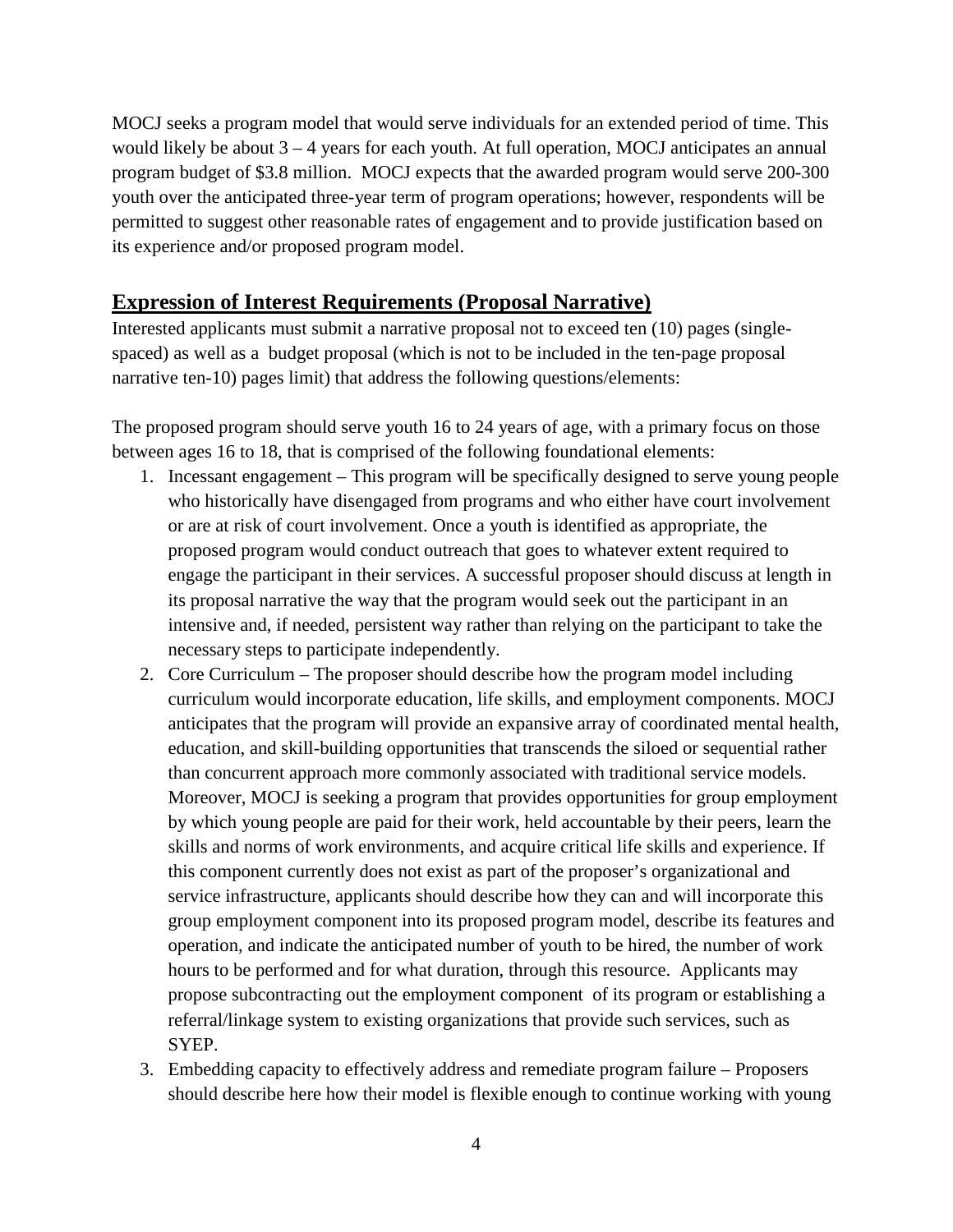people who are learning to adapt to and respond constructively to structure – with full understanding that a pillar of long term success for youth involved in this program requires the gradual process of dismantling old habits and supplanting them with constructive alternatives. The program must ensure that only under exceptional and exhaustive circumstances would a youth be terminated from services.

- 4. Referrals MOCJ intends for this program to promote successful outcomes for its participants through expansive use of community-based referrals (e.g. DOP, ACS, ATI programs etc.) rather than through reliance on court mandates. Proposers should describe existing experience with incorporating referrals to community-based services and supports in their current programs, and are encouraged to develop a strategy for connecting with and engaging high-risk youth. MOCJ expect this program to have a small catchment area and requests that proposers identify where the program should operate and how it would foster relationships with existing referral resources (including Police) in this community.
- 5. Staffing Model Employ and retain appropriately experienced and qualified management and other key staff, including but not limited to staff who are able to connect with, foster relationship with, and motivate the most at-risk and disenfranchised young people to successfully challenge and transform participants through provision of intensive services and exceptional quality of care. Proposer should discuss how they are able to hire and retain such staff.
- 6. Program Goals Proposes should develop and describe a program model that connects participants to jobs, with the goal of supporting them to retain long-term employment and prevent incarceration through a multi-year term of engagement. Proposers must discuss the type of work opportunities and other resources they would provide and how they plan to connect young people to ongoing employment. In addition, proposers should specify how they will measure employment retention and other proposed outcomes.

In addition to the above criteria, a successful proposal should:

- Design and describe the service delivery model the vendor proposes in conformance with the core criteria presented above;
- Describe the eligibility criteria for clients;
- Describe the strategy for identifying, recruiting, and retaining eligible youth;
- Describe relevant partnerships that proposer has with provider organizations, subcontractors, employers, and government agencies;
- Proposers should fully describe its administrative, technical, financial and programmatic capability to operate the proposed program and perform the prescribed services;
- Submit line-item reimbursement budget and narrative supporting program start-up and operations during the term of the awarded contract, which is anticipated for a term of 3.25 years (see Exhibit A for Line Item Budgeting Instructions);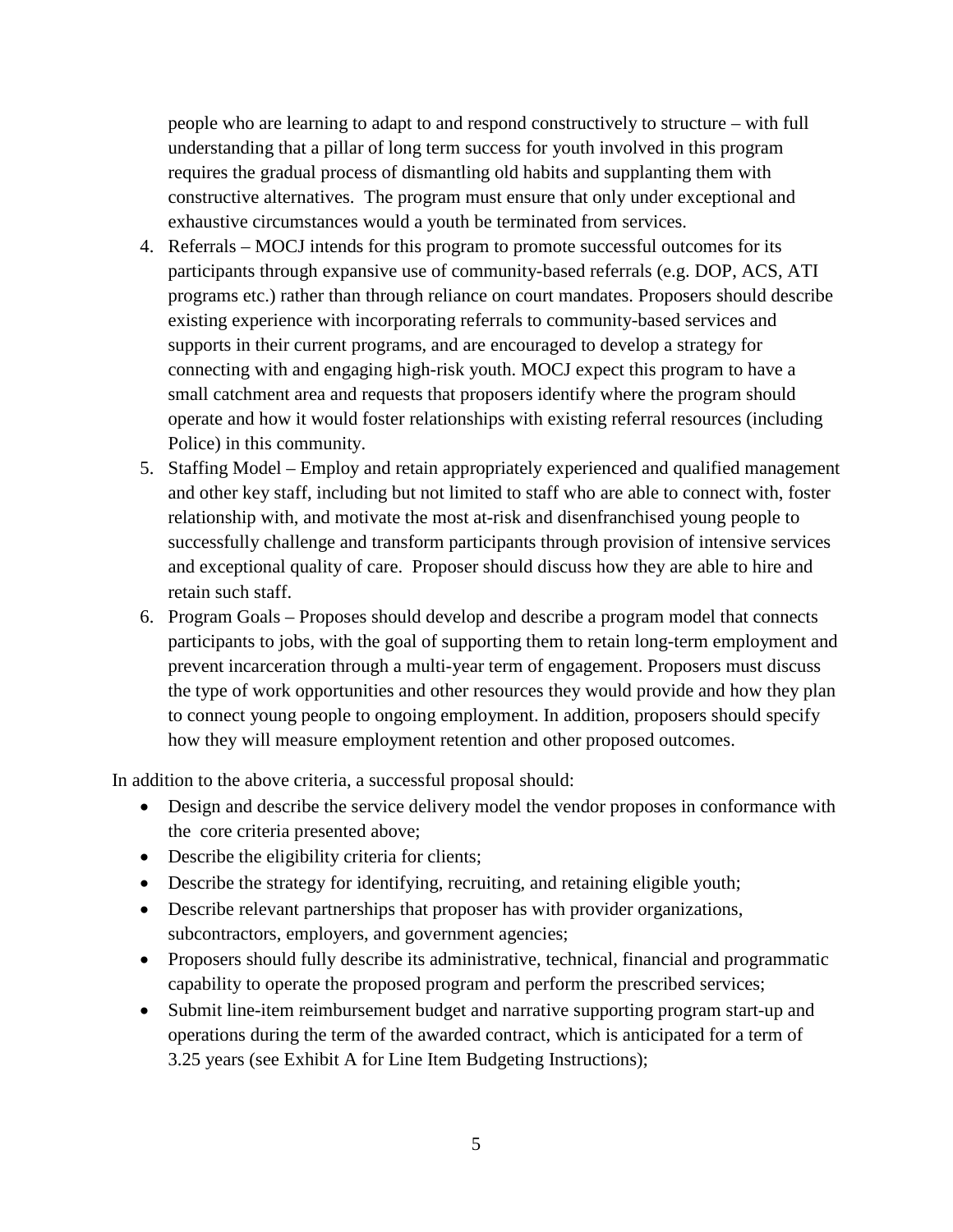- Provide letters of commitment or signed letters of agreement from proposed subcontractors or formal partners as well as copies of current and pertinent linkage agreements; and,
- Submit a completed the Doing Business Data [Form.](http://www.nyc.gov/html/dot/weekendwalks/downloads/pdf/doing-business-data-form-2018.pdf)

#### **Subcontracting**

In the event that services cannot be fully provided in-house, proposers may plan to subcontract for certain services. Subcontracting shall be subject to the following conditions:

- Proposers must identify what services the subcontractor would manage and describe in their Expression of Interest how this arrangement would be integral to the program model;
- Expressions of Interest set out in the solicitation equally apply to any subcontractor;
- Proposers shall not enter into any subcontractor for the performance of its obligations, in whole or in part, without the prior written approval of MOCJ and in accordance with all City rules and provisions governing the formulation and execution of subcontracts.

### **Negotiations and Contract Award Procedures**

MOCJ anticipates that one (1) vendor shall be awarded under this contract. MOCJ anticipates an annual program budget of \$3.8 million at full operation, with terms and provisions governing program implementation to be the subject of subsequent negotiations upon award. MOCJ will negotiate with all qualified vendors who submit a proposal for this project.

Questions and Expressions of Interest (Proposals) must be submitted ELECTRONICALLY to [MOCJPROCUREMENTS@CITYHALL.NYC.GOV](mailto:MOCJPROCUREMENTS@CITYHALL.NYC.GOV) with the subject line: "**High Risk Youth NA EPIN: 00219N0002".** The deadline for submitting questions is February 8, 2019, 3:00pm. **Proposals are due no later than 5PM, Friday, February 22, 2019.**

#### **Proposal Evaluation and Contract Award Procedures**

All Expressions of Interest received by the MOCJ will be reviewed to determine whether they are responsive or non-responsive to the requisites of the solicitation. Expressions of Interest that are determined by MOCJ to be non-responsive will be rejected. MOCJ will negotiate with all qualified and responsive vendors that have expressed interest unless it is determined that it is in the City's best interest to negotiate with fewer vendors. MOCJ reserves the right to conduct site visits and/or interviews and/or to request that proposers make presentations and/or demonstrations, as MOCJ deems applicable and appropriate. Following negotiations with all qualified and responsive vendors, MOCJ will make an award determination based upon the best interest of the City. This solicitation does not limit the MOCJ's right to add or remove tasks and shall be construed only as a solicitation to open negotiations for the scope of services, budget, timeline, and other terms of contract.